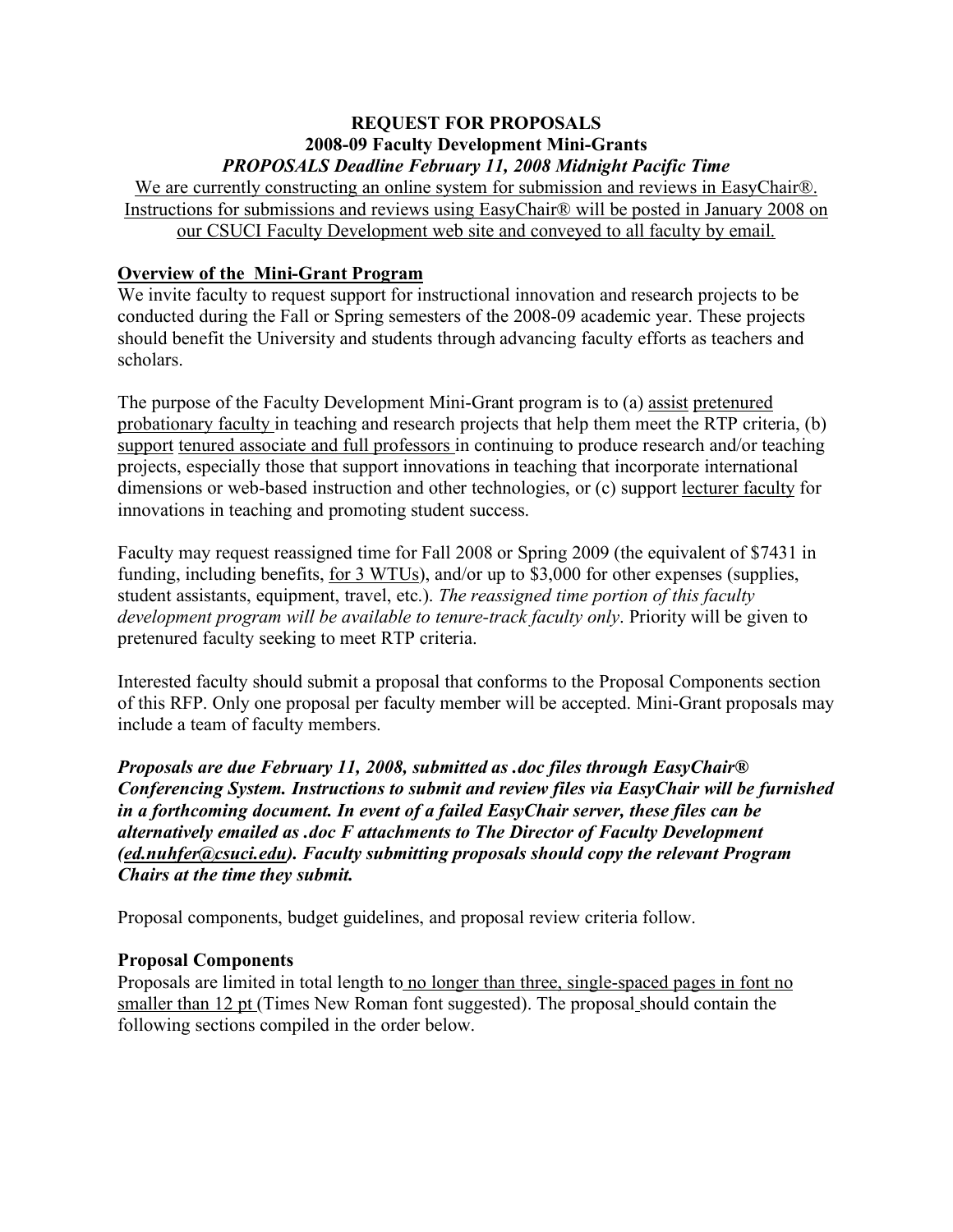## **I) Goals and Anticipated Outcomes**

- **a)** List the goals of the project and the anticipated outcomes during the period of funding of the mini-grant. If you list longer-term goals or anticipated outcomes that will extend beyond the duration of the mini-grant, clearly differentiate these from the goals and outcomes to be achieved during the period of funding of the mini-grant.
- **b)** Indicate how the goals and objectives are related to your assignments and responsibilities at CSUCI, and how they achieve the purposes of the Mini-Grant Program.
- **c)** If you are a probationary faculty member and are seeking support for a project that will help you meet RTP criteria, explain how the project will do that (based on program or University criteria and standards and/or your annual RTP reviews).
- **\****Special requirement for on-going projects:* Faculty requesting funding to continue projects begun with prior campus support, such as earlier faculty development grants, should include a paragraph summarizing results from the previous work.

## **II) Plans and Procedures**

- **a)** Describe the processes by which you will achieve the goals and anticipated outcomes during the funding period of the mini-grant. Present your plans and procedures in language suited to convey your message to readers who are not in your discipline. Avoid unnecessary jargon as much as possible, and explain how your plan leads to achieving the goals and outcomes of the project.
- **b)** Your role and that of any student assistants must be presented in terms of a workload consistent with the requested funding.

# **III) Professional Development Benefits of the Project**

- **a1)** If you are tenure track faculty, explain how your project addresses aspects of your Professional Development Plan **or**
- **a2)** If you are lecturer faculty, explain how the proposal contributes to your growth and success as a teacher/scholar.

For example, the project may help you

- to examine, develop, and test a new approach to teaching
- to present work to disciplinary peers and receive constructive feedback
- to enhance your writing skills and publish reports of your work
- to secure research results that will lead to research funding
- to examine, develop, and test new creative techniques
- to investigate the impact of a course or of your instruction
- to research an area related to your scholarship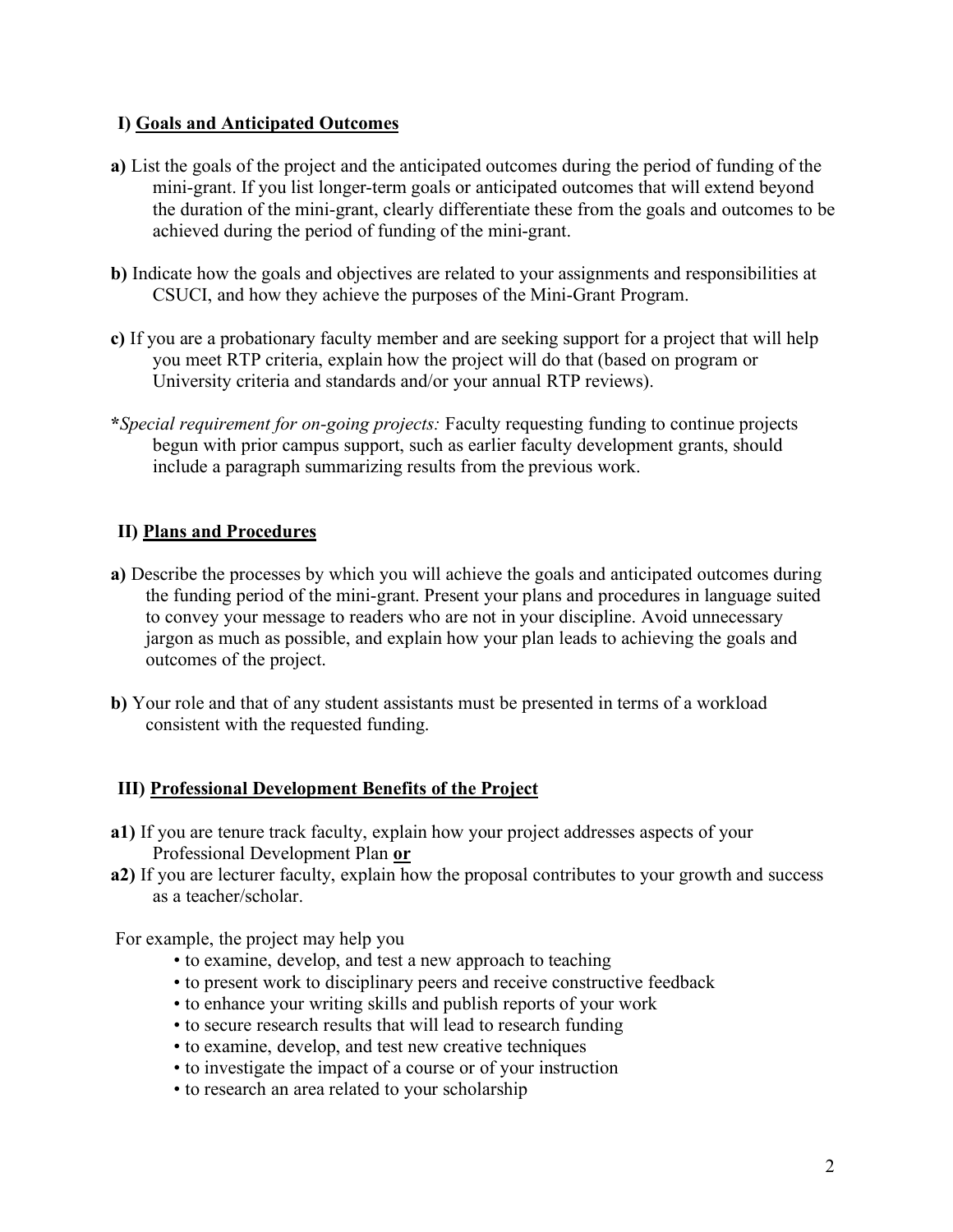**b)** Explain also the impact of your proposed project on others, showing how the campus, regional, national, and/or international community may benefit.

# **IV) Plans for Dissemination of the Project Results**

- **a)** All projects must have some form of dissemination appropriate to the proposal. Explain *how* your outcomes of the proposed project will be disseminated and t*o whom*.
- **b)** In some cases, dissemination may involve a written report to the Dean, Program Chair, and Director of Faculty Development while for other projects, a presentation at a conference, publication of an article, submission of a proposal for extramural funding, or exhibit of creative work may be appropriate. Explain why the level of dissemination you chose is appropriate to your proposal.

# **V) Timeline for the Project**

- **a)** Present your proposed project in the form of a timeline, outlining your plan of what work will be conducted, by whom, and at what stage during the funding period of the mini-grant. If your project will extend beyond the funding period of the mini-grant, clearly indicate what portion of the work will be accomplished during the funding period.
- **b)** The amount of work proposed to be performed during the mini-grant funding period should be clearly presented as realistic, considering other responsibilities of the individual(s) who will be working on the project.

## **VI) Budget Narrative and Justification**

- **a)** Prepare an itemized budget that lists as precisely expenses for all resources required. If you have more than one source of funding (other campus funds or extramural funds, for example), indicate what those funds cover(ed) and what expenses you are requesting be supported by this mini-grant.
- **b)** Include a budget narrative that shows how the requested funds will allow the project to be achieved during the period of support and how the requested funding is appropriate for the nature of the proposed work.

Consider the following topics when preparing a mini-grant budget.

*Reassigned Time* Indicate how many units of reassigned time you are requesting (up to 3 units). Reassigned time can be requested for **either** the Fall 2008 or Spring 2009 semester. Reassigned time for lecturers is not supported by the mini-grant program and must, instead, be negotiated with the lecturer's Chair as part the annual or semester contract. Faculty may not apply for more than one mini-grant per academic year.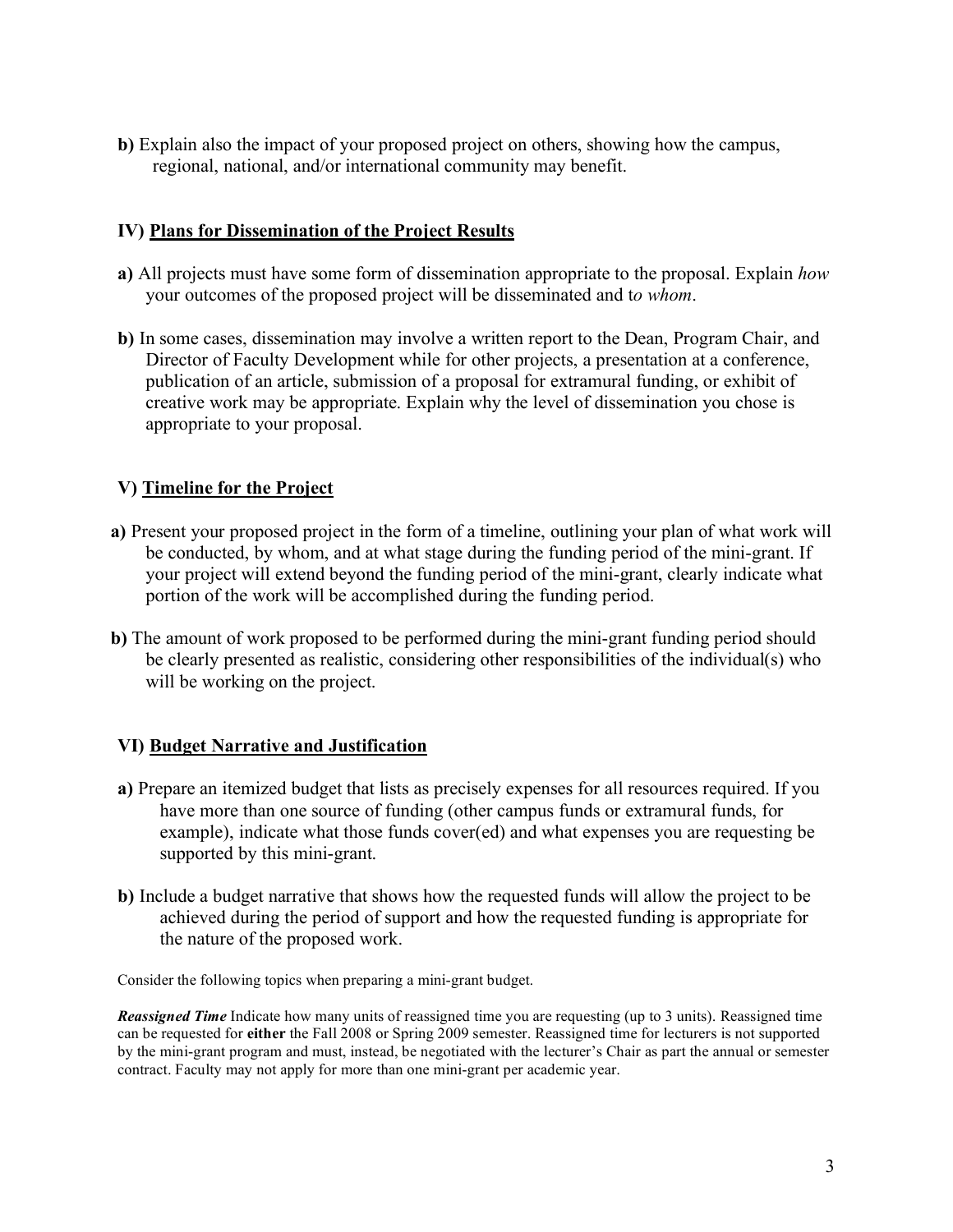*Equipment* Equipment (including computer hardware) that is essential to the project can be purchased *via requisition*. The total should include 8% state sales tax, shipping and handling, and costs for maintenance agreements, if required. Equipment purchased with these funds is *the property of CSU Channel Islands and must be made available for others to use*. Faculty should review the listing of campus equipment available for individuals to use before requesting equipment. When requested equipment is already available on campus, this portion of a minigrant will be cut from the budget. In some cases, the equipment may be available but has limitations for its use that should be clearly indicated in the proposal.

*Supplies and services* Supplies and services include requisitioned items such as software and publications, cartridges and chemicals, film and batteries, paints and page charges. Budgets must include funds for sales tax and for shipping and handling charges. Faculty are requested to use Interlibrary Loan whenever possible for books and other materials; Books that are funded by a Mini-Grant become the property of the CSU Channel Islands Library. Typically costs for photocopying are not funded.

*Travel expenses for faculty* Travel expenses (transportation, lodging, and meals) must be shown to be integral to the success of the project. Mini-Grant funding is not intended merely to extend or supplement travel funds provided for tenure-track faculty, and tenure-track faculty must provide a statement in the proposal that indicates how the already-allocated program travel funds will be expended. The amount of reimbursement is limited to the *per diem* rates established by the state. Travel must be completed by June 30, 2009 and can be accrued for reimbursement in July. (Travel claim must be submitted no later than July 31, or travel will be charged to academic program account in the new fiscal year.)

*Student assistants* Students can be paid an hourly wage for their assistance with the project, but they must be hired as regular student assistants, following campus procedures. Students can work no more than 20 hours per week when classes are in session. In planning a project, faculty should recognize that having student assistants involves a significant supervisory and bookkeeping responsibility for the project director. Faculty Affairs can provide additional information on wages, classifications, and other matters related to planning a project that will involve student assistant employees. The student assistant classification and rate of pay should be clearly indicated in the budget for a mini-grant proposal. If you are funded for a student assistant, please make sure that students submit timesheets in timely manner so that wages are posted by June 30. *If not posted by June 30, wages will be charged to your academic program's account in the new fiscal year*.

## **Institutional Review Board (IRB) Approval**

If your project involves research on human subjects (including students in classes you teach), your proposal should be submitted to the Institutional Review Board (IRB) on or before **February 11, 2008**. Information about the IRB approval process can be obtained from the Office of Research and Sponsored Projects; contact Barbara Thorpe (Barbara.Thorpe@csuci.edu) or Amanda Quintero (Amanda.Quintero@csuci.edu) for more information about the IRB process.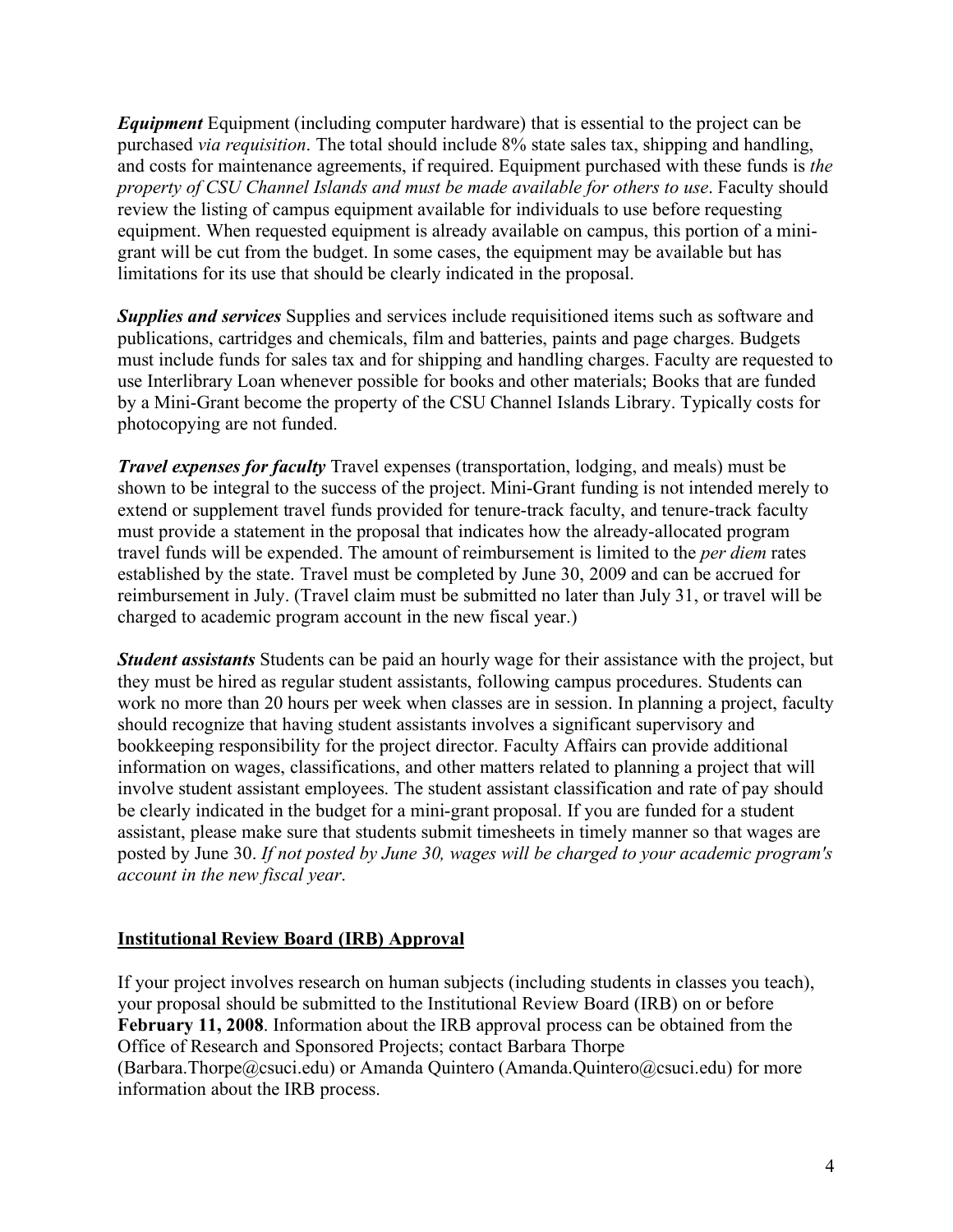## **Reporting requirements for funded projects**

Brief reports summarizing accomplishments and itemizing project expenditures are due to the Director of Faculty Development, with copies sent to the relevant Program Chair(s) and Dean, no later than **June 30, 2009.** Faculty who do not submit reports may not be eligible for subsequent mini-grants.

## **Proposal Review Process**

The proposals will be evaluated anonymously by at least three faculty members. Reviewers will use the Mini-Grant Proposal Evaluation Form (provided at the end of this RFP) to rate proposals independently and as a basis for reaching consensus among the three evaluators.